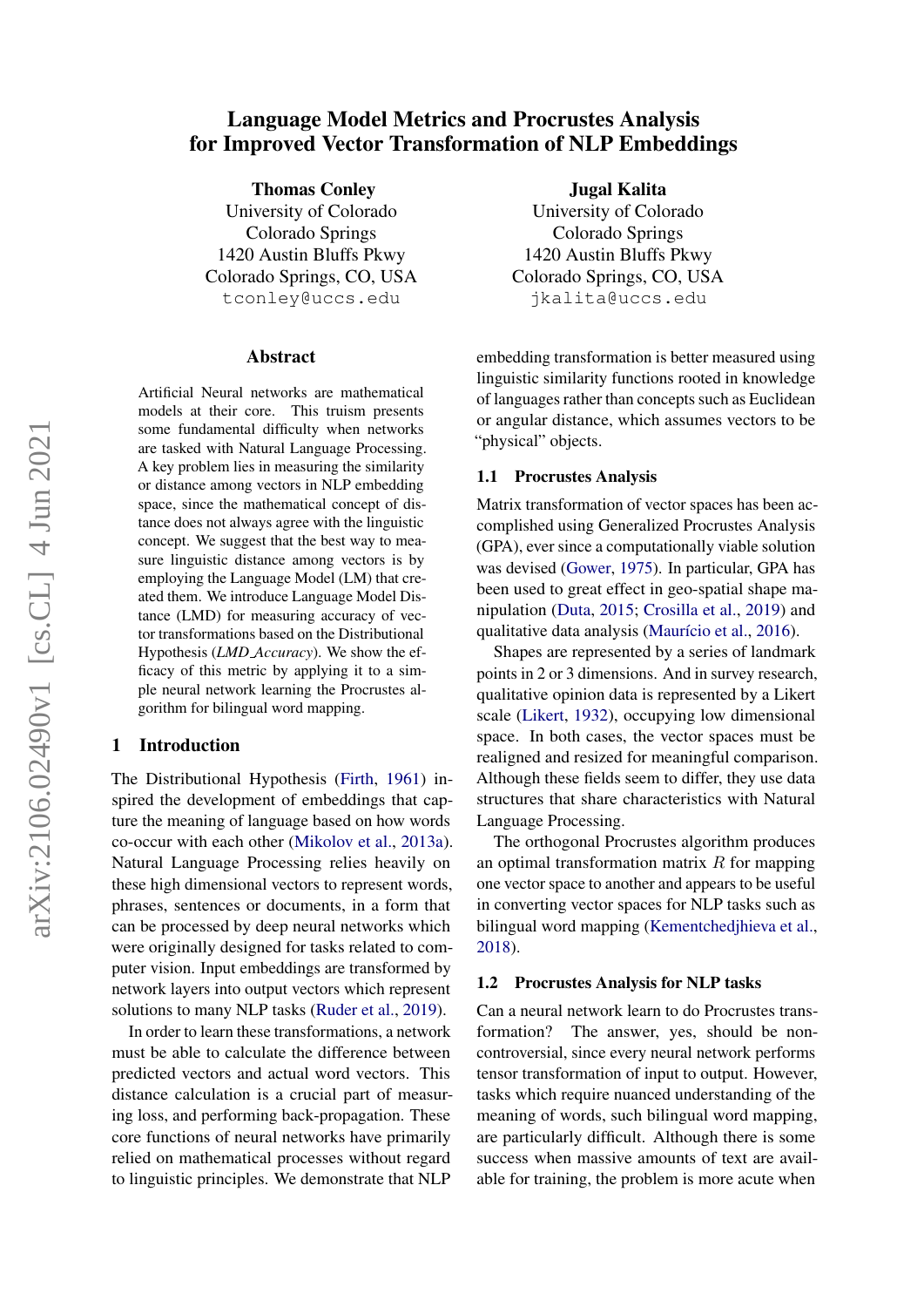resources for learning are scarce, as in machine translation of under resourced languages.

The difficulty with vector transformations in NLP is based on the nature of the data. NLP transformations by neural networks use distance measurements designed to work in  $L_p$  space. This implies numerical data. We show that such calculations of distance and accuracy are not as effective as measurements based on language models.

#### 1.3 Image data and language data

We consider image data as raw data with physical dimensionality where, each dimension in a vector can be considered similar in measurement and meaning. As such, this data occupies  $L_p$  space; where vectors can be added together or multiplied by scalars without loss of their inherent meaning. For example, a vector representing a pixel is measured the same way, and has the same meaning, regardless of where it is in the image.

Thus, distance measurement among image vectors can use  $L_p$  norm or trigonometric calculations such as cosine distance. One specific kind of euclidean distance measurement is called *Procrustes Distance* and is the basis of Procrustes Analysis [\(Crosilla et al.,](#page-4-5) [2019\)](#page-4-5).

In NLP, distance measurement is less meaningful when it is based on Euclidean axioms rather than linguistic principles. Distance is the basis of error calculations and back-propagation, and so, the ability to calculate the derivative of these functions is essential for classic stochastic gradient descent (SGD) which is employed by neural networks today. Although there has been some research in non-differentiable losses [\(Engilberge et al.,](#page-4-9) [2019\)](#page-4-9) the mathematical requirements for these functions are not always suitable for NLP.

As opposed to raw data, feature data consists of vectors in which each dimension may have disparate meaning and measurement. Feature data does not exist in  $L_p$  space, and therefore measures of distance that rely on  $L_p$  norm or trigonometric calculations may not be meaningful. We consider NLP embeddings to be feature data, although they share some characteristics with raw data.

#### 2 Language Models and Data

As in raw data, NLP vectors dimensions typically share values that are treated similarly and are thus undifferentiated in a sense. This seems to contradict the assertion that each NLP embedding dimen-

sion has a specific unique meaning like feature data. Instead, the meaning of a dimension is more like probability, representing how often a word is used with a particular meaning, rather than the actual meaning of the word.

Vectors with dimensions that differ in meaning, as in NLP embeddings, cannot be used with typical spatial measurements such as  $L_p$  norm and cosine distance. We contend that NLP vector distance can best be measured by the language models which represent the vectors. Therefore, we seek to replace mathematic calculations with predictions from language models. We simply rely on the language model itself to provide a distance measurement for our custom metric.

In this research, we use the Word2Vec model [\(Mikolov et al.,](#page-4-10) [2013b\)](#page-4-10) to produce a custom bilingual word mapping dataset. This dataset, combined with the GenSim model of keyed vectors (Rehûřek [and Sojka,](#page-4-11) [2010\)](#page-4-11), provides a distributional distance measurement based on word movers distance [\(Kus](#page-4-12)[ner et al.,](#page-4-12) [2015\)](#page-4-12).

Our neural network is a simple Multilayer Perceptron (MLP) which accepts Spanish word vectors as input and predicts English word vectors. This simple model was chosen because it is analogous to any layer found in innumerable, more complex, neural networks. Showing improved efficacy in this model should demonstrate improvement in any NLP task.

<span id="page-1-0"></span>

Figure 1: Illustration of the Distributional Hypothesis and Language Model Distance. The accuracy of predicted vectors  $\hat{p}_i$  and  $\hat{p}_j$ , is based on membership in the set of  $k = 2$  or  $k = 3$  neighbors.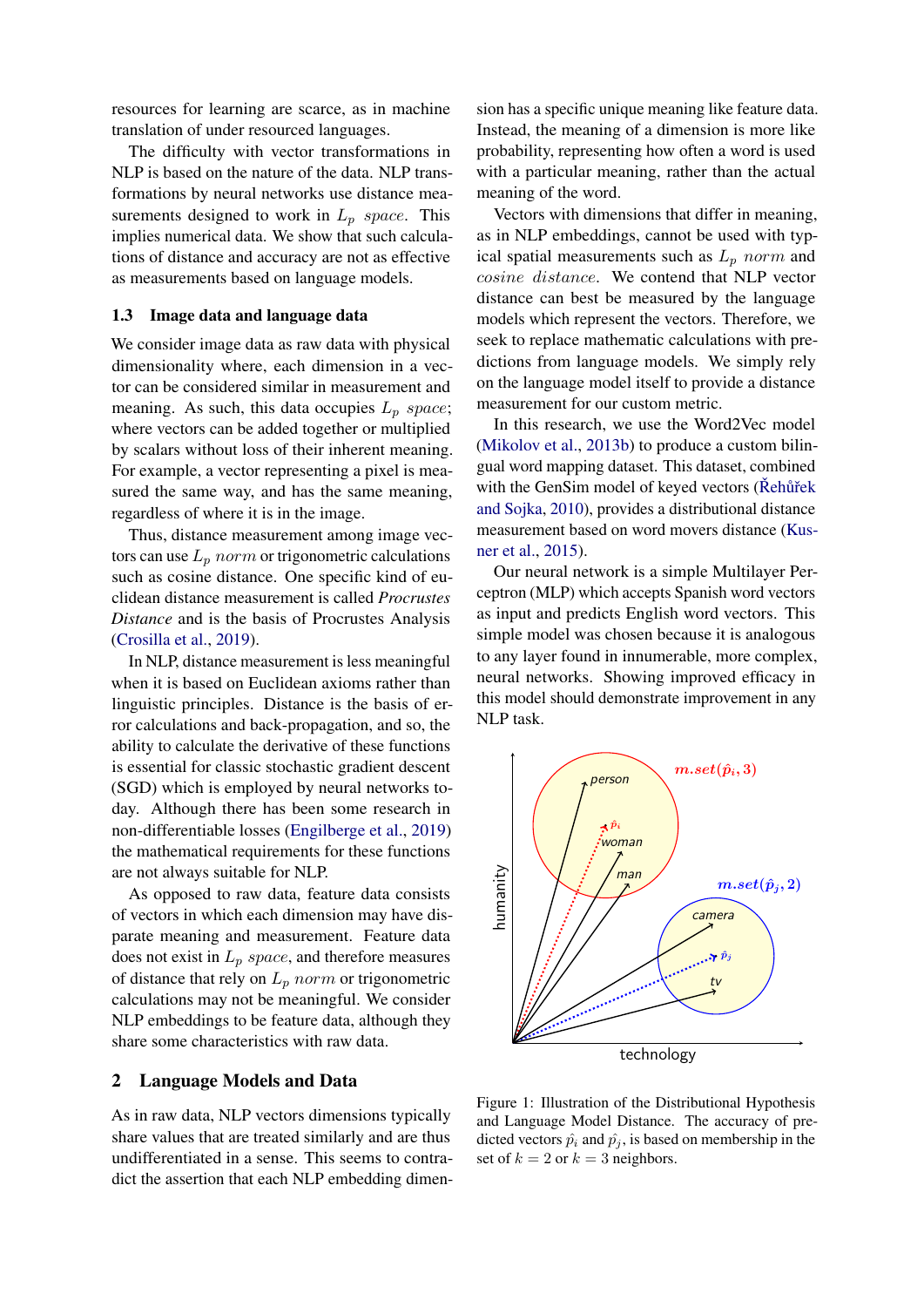#### 3 Language Model Distance

An exact measurement of equality is not possible for high-dimensional NLP embeddings. Embeddings of several hundred dimensions, and one-hot encoded vectors on the order of tens of thousands of dimensions, are particularly difficult to measure.

<span id="page-2-0"></span>
$$
LMD(\hat{p}, t, m, k) = \begin{cases} True, & \text{if } t \in m.set(\hat{p}, k) \\ False, & \text{otherwise} \end{cases}
$$
 (1)

Instead, we suggest that the true measure of NLP vector distance is best provided by the model which defines the vectors. We present a family of metrics, Language Model Distance (LMD), which calculates distance and equality among NLP vectors by using the language model itself. LMD is defined as in Equation [1](#page-2-0) where the distance between predicted vector  $\hat{p}$  and known truth vector t, is provided by model  $m$ , given neighbor threshold  $k$ .

The distance measure is binary because it is based on set inclusion, and not physical or Euclidean distance. Thus, LMD can be used as a measure of accuracy, and records a true positive when  $t$  is within the neighborhood of the predicted vector  $(t \in m.set(\hat{p},k)).$ 

### 3.1 Measuring Accuracy with Language Model Distance

Figure [1](#page-1-0) illustrates the distributional hypothesis by showing a simple clustering along 2 non-numeric dimensions. The circles represent neighborhoods  $m.set(\hat{p}, k = 2)$  and  $m.set(\hat{p}, k = 3)$ . Note that the predicted vectors  $(\hat{p})$  have no words directly associated with them, because no exact match is possible for floating point numeric vectors.

Thus we say that  $LMD\_Accuracy(k)$  measures a positive result when truth vector  $(t)$  is within the k sized neighborhood of the predicted vector ( $t \in$  $m.set(\hat{p}, k)$ . For example,  $LMD\_Accuracy(3)$ measures the percentage of times that the true word answer was among the top 3 closest predicted words.

Distributional distance functions can be used in neural network metrics, loss, or activation functions, or used directly in similarity computation. However, inserting external language models into neural networks can be difficult as these networks are firmly rooted in mathematics which is not compatible with linguistic processes.

We solve these difficulties by defining a simple class shown in Figure [2.](#page-2-1) By including the language

model as a static member of the class, methods of the class may be used as network internal functions with access to external language models.

<span id="page-2-1"></span>

| <b>E</b> class DISTRIBUTION |                                                                                             |
|-----------------------------|---------------------------------------------------------------------------------------------|
| 2:                          | $model \leftarrow$ Target Language Model                                                    |
| 3:                          | method ACCURACY                                                                             |
| 4:                          | $y\_pred \leftarrow$ predicted vectors                                                      |
| 5.                          | $y\_true \leftarrow$ known true vectors                                                     |
| 6:                          | $thresh \leftarrow$ neighbor threshold                                                      |
| 7:                          | for each $pred \in y\_pred$ do                                                              |
| 8:                          | $y_{\textit{-}neighbors} \leftarrow \textit{model.closest}(\textit{pred}, \textit{thresh})$ |
| 9:                          | if $pred \in y_{\text{}-neighbors}$ then                                                    |
| 10:                         | return True                                                                                 |
| 11:                         | end if                                                                                      |
| 12:                         | end for                                                                                     |
| 13:                         | return False                                                                                |
| 14:                         | end method                                                                                  |
| 15: end class               |                                                                                             |

Figure 2: Implementation of Distributional Accuracy based on Language Model Distance. A static language model (line 2) allows linguistic functionality to be included in purely mathematical models.

# 4 Learning Orthogonal Procrustes Analysis

The Orthogonal Procrustes Algorithm is a process for finding the optimal mapping of one set of vectors to another. Typically, the vectors represent points in 2 or 3 dimensional space, for image processing, or they represent qualitative data measured in few dimensions (Maurício et al., [2016\)](#page-4-6). After resizing and repositioning of vectors, an optimal rotation matrix  $R$  is produced by a method similar to singular value decomposition.

This classic approach to vector transformation has been explored as a solution for some NLP tasks [\(Sen et al.,](#page-4-13) [2019;](#page-4-13) [Kim et al.,](#page-4-14) [2019\)](#page-4-14). Therefore we ask: Can a neural network be trained to perform the same optimal transformation for NLP embeddings which occupy a much higher dimensional space?

Our task is to train a simple MLP to learn the optimal mapping  $R$ , between two disparate vector spaces representing a bilingual dataset. We measure the success of this task using LMD as the basis for accuracy as in Figure [2](#page-2-1) and Equation [1.](#page-2-0)

We create two separate language models from a parallel corpus of European Parliament translations, the so called EuroParl dataset [\(Koehn,](#page-4-15) [2005\)](#page-4-15). We use the Word2Vec model in continuous bagof-words (CBOW) mode [\(Mikolov et al.,](#page-4-1) [2013a\)](#page-4-1) to build two separate distributions. By using a bilingual corpus, and training language models sep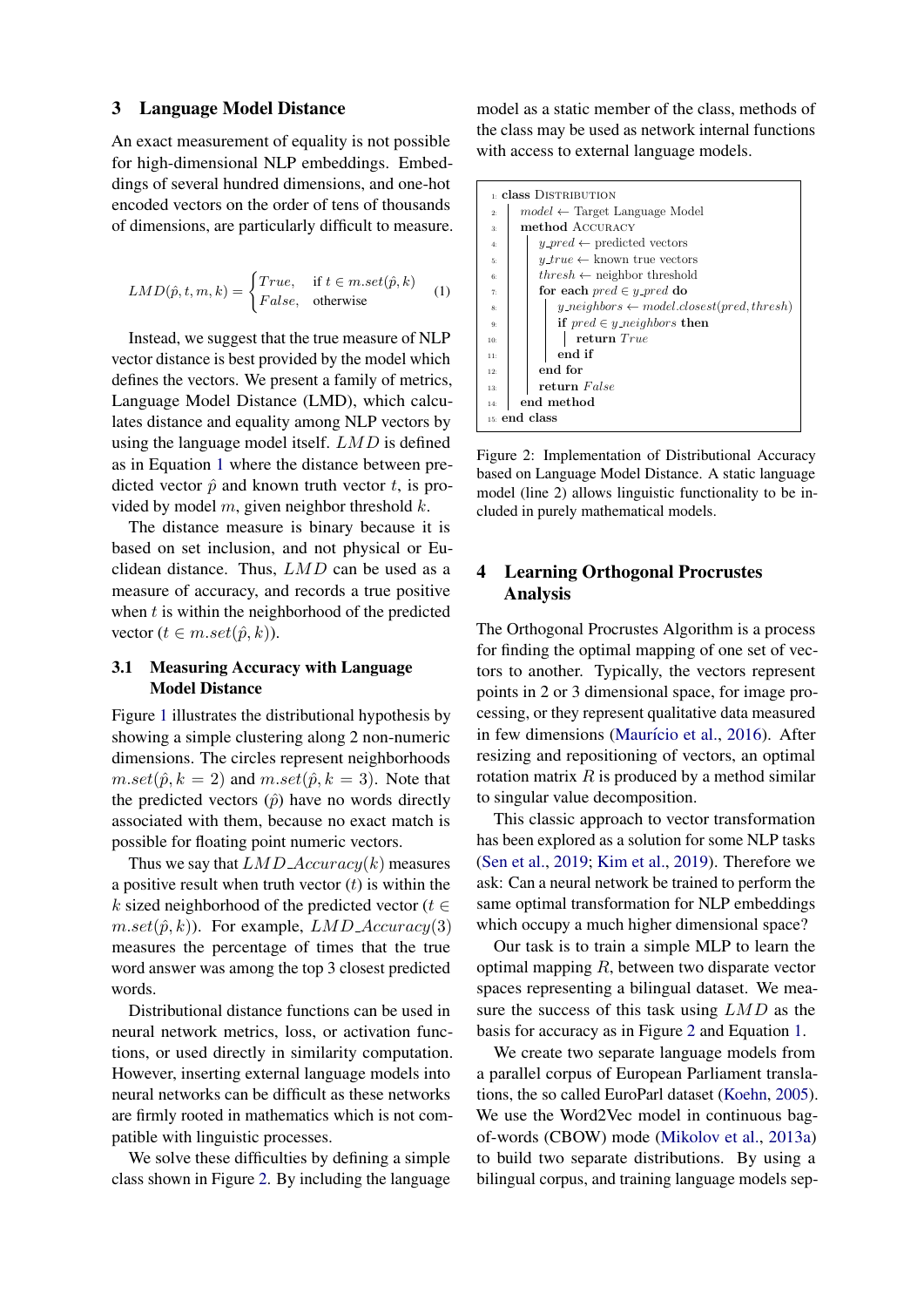arately, we ensure that the models share a common domain, but the vector spaces remain separate. For training, we then map word vectors from one distribution to the other, using a set of 1000 most common words pairs, obtained from from a language learning website<sup>[1](#page-3-0)</sup>.

## 4.1 Results

Our results show that Orthogonal Procrustes Analysis can be learned for multilingual mapping of word vectors. Furthermore, Figure [3](#page-3-1) demonstrates that LMD is effective as a basis for measuring the accuracy of this task.

<span id="page-3-1"></span>

Figure 3: Results of Learning Orthogonal Procrustes Analysis showing a better measure of exact matches with *LMD Accuracy* than with *cosine similarity*.

Figure [3](#page-3-1) indicates that *LMD Accuracy* is better at measuring similarity in NLP embeddings than *cosine similarity*. In this plot, *LMD Accuracy(1)* indicates that the model exactly predicted the correct word in the output language. When *LMD Accuracy(1)* is near 100% the value of *cosine similarity* should be near 1 which would indicate an exact match. The fact that *cosine similarity* cannot measure this exact match shows a weakness in this purely mathematical measurement compared with our language model-based measurement.

#### 5 Learning General Procrustes Analysis

To further test, we try to learn General Procrustes Analysis; a much harder task because it requires the network to generalize.

We have just shown that a simple neural network can learn to transform vectors. This is noncontroversial since all neural networks perform this task at every layer. However, not all networks are

able to generalize. Using the same network configuration as before, we now evaluate embeddings that we have not seen in training, as is common. This is equivalent to learning the *Generalized Procrustes Algorithm*.

<span id="page-3-2"></span>

Figure 4: Results of Learning General Procrustes Analysis showing a comparable measure of exact matches between *LMD Accuracy* and *cosine similarity*, when generalization is required

Results in Figure [4](#page-3-2) show that *LMD Accuracy* is more like cosine distance when generalization is required. Note that we use *LMD Accuracy* only for metrics. This model uses cosine similarity for error calculation and back-propagation. We conclude that such  $L_p$  norm measurements can only drive generalization as far as they are able to measure accuracy.

The local variation in *LMD Accuracy*, evident in Figure [4,](#page-3-2) may be significant as it may make determining the derivative of the function difficult. The derivative of *LMD Accuracy* must be worked out before it can be incorporated into a loss function and be used in back-propagation. The overall shape of the curve, despite irregularities is encouraging as the slope may be computed using ordinary least squares in a calculation of rolling regression, or by other numerical methods.

### 6 Conclusion

.

We suggest that language model metrics described here may be incorporated directly into activation and loss functions, and may be used as an error measurement for back-propagation. We suggest this basic enhancement would improve the Generalized Procrustes Algorithm and other NLP processing in general. This is left for future work.

<span id="page-3-0"></span><sup>1</sup> http://www.englishnspanish.com